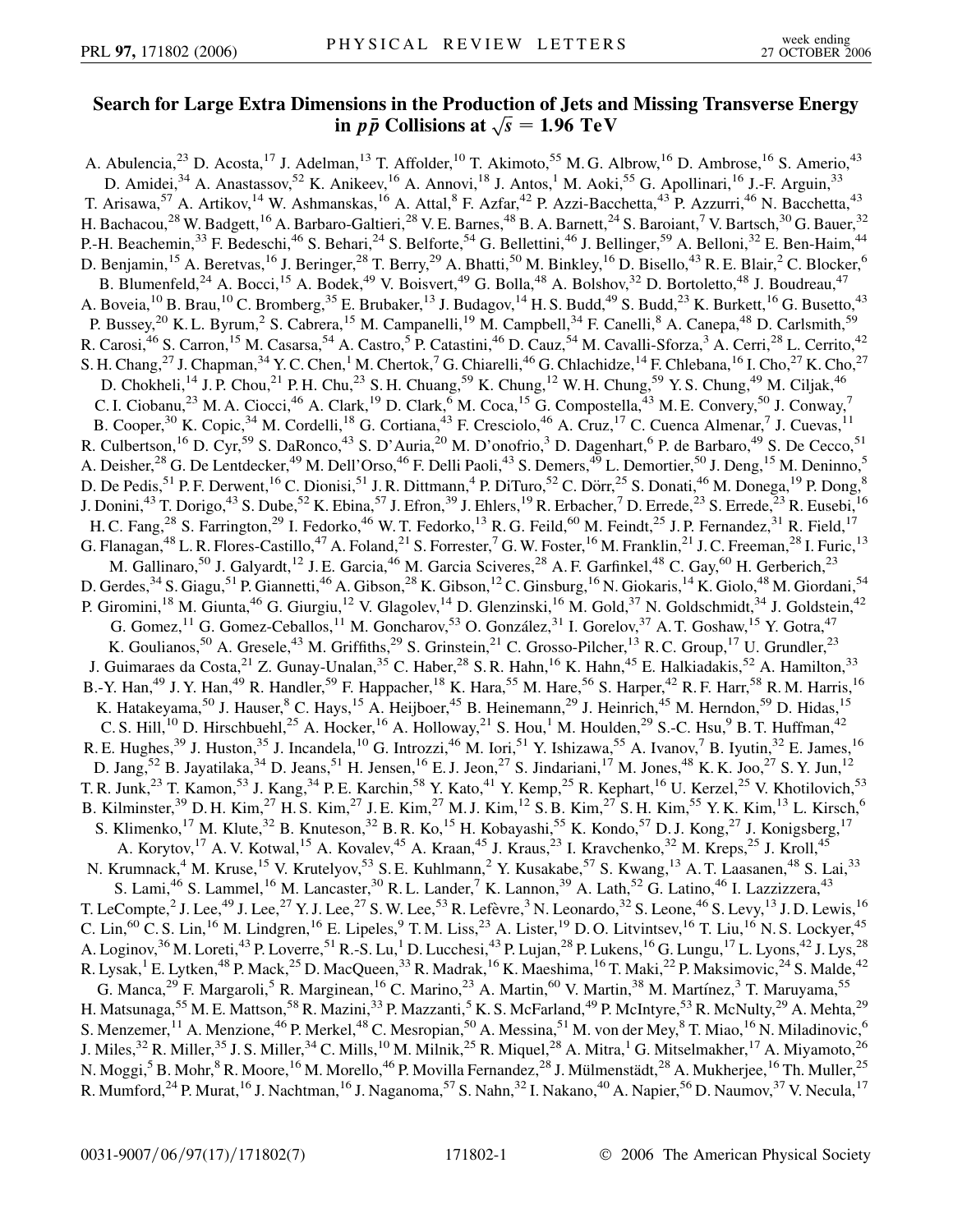C. Neu,<sup>45</sup> M. S. Neubauer,<sup>9</sup> J. Nielsen,<sup>28</sup> T. Nigmanov,<sup>47</sup> L. Nodulman,<sup>2</sup> O. Norniella,<sup>3</sup> E. Nurse,<sup>30</sup> T. Ogawa,<sup>57</sup> S. H. Oh,<sup>15</sup> Y. D. Oh,<sup>27</sup> T. Okusawa,<sup>41</sup> R. Oldeman,<sup>29</sup> R. Orava,<sup>22</sup> K. Osterberg,<sup>22</sup> C. Pagliarone,<sup>46</sup> E. Palencia,<sup>11</sup> R. Paoletti,<sup>46</sup> V. Papadimitriou,<sup>16</sup> A. A. Paramonov,<sup>13</sup> B. Parks,<sup>39</sup> S. Pashapour,<sup>33</sup> J. Patrick,<sup>16</sup> G. Pauletta,<sup>54</sup> M. Paulini,<sup>12</sup> C. Paus,<sup>32</sup> D. E. Pellett,<sup>7</sup> A. Penzo,<sup>54</sup> T. J. Phillips,<sup>15</sup> G. Piacentino,<sup>46</sup> J. Piedra,<sup>44</sup> L. Pinera,<sup>17</sup> K. Pitts,<sup>23</sup> C. Plager,<sup>8</sup> L. Pondrom,<sup>59</sup> X. Portell,<sup>3</sup> O. Poukhov,<sup>14</sup> N. Pounder,<sup>42</sup> F. Prakoshyn,<sup>14</sup> A. Pronko,<sup>16</sup> J. Proudfoot,<sup>2</sup> F. Ptohos,<sup>18</sup> G. Punzi,<sup>46</sup> J. Pursley,<sup>42</sup> J. Rademacker,<sup>42</sup> A. Rahaman,<sup>47</sup> A. Rakitin,<sup>32</sup> S. Rappoccio,<sup>21</sup> F. Ratnikov,<sup>52</sup> B. Reisert,<sup>16</sup> V. Rekovic,<sup>37</sup> N. van Remortel,<sup>22</sup> P. Renton,<sup>42</sup> M. Rescigno,<sup>51</sup> S. Richter,<sup>25</sup> F. Rimondi,<sup>5</sup> L. Ristori,<sup>46</sup> W. J. Robertson,<sup>15</sup> A. Robson,<sup>20</sup> T. Rodrigo,<sup>11</sup> E. Rogers,<sup>23</sup> S. Rolli,<sup>56</sup> R. Roser,<sup>16</sup> M. Rossi,<sup>54</sup> R. Rossin,<sup>17</sup> C. Rott,<sup>48</sup> A. Ruiz,<sup>11</sup> J. Russ,<sup>12</sup> V. Rusu,<sup>13</sup> H. Saarikko,<sup>22</sup> S. Sabik,<sup>33</sup> A. Safonov,<sup>53</sup> W.K. Sakumoto,<sup>49</sup> G. Salamanna,<sup>51</sup> O. Saltó,<sup>3</sup> D. Saltzberg,<sup>8</sup> C. Sanchez,<sup>3</sup> L. Santi,<sup>54</sup> S. Sarkar,<sup>51</sup> L. Sartori,<sup>46</sup> K. Sato,<sup>55</sup> P. Savard,<sup>33</sup> A. Savoy-Navarro,<sup>44</sup> T. Scheidle,<sup>25</sup> P. Schlabach,<sup>16</sup> E. E. Schmidt,<sup>16</sup> M. P. Schmidt,<sup>60</sup> M. Schmitt,<sup>38</sup> T. Schwarz,<sup>34</sup> L. Scodellaro,<sup>11</sup> A. L. Scott,<sup>10</sup> A. Scribano,<sup>46</sup> F. Scuri,<sup>46</sup> A. Sedov,<sup>48</sup> S. Seidel,<sup>37</sup> Y. Seiya,<sup>41</sup> A. Semenov,<sup>14</sup> L. Sexton-Kennedy,<sup>16</sup> I. Sfiligoi,<sup>18</sup> M. D. Shapiro,<sup>28</sup> T. Shears,<sup>29</sup> P. F. Shepard,<sup>47</sup> D. Sherman,<sup>21</sup> M. Shimojima,<sup>55</sup> M. Shochet,<sup>13</sup> Y. Shon,<sup>59</sup> I. Shreyber,<sup>36</sup> A. Sidoti,<sup>44</sup> P. Sinervo,<sup>33</sup> A. Sisakyan,<sup>14</sup> J. Sjolin,<sup>42</sup> A. Skiba,<sup>25</sup> A. J. Slaughter,<sup>16</sup> K. Sliwa,<sup>56</sup> J. R. Smith,<sup>7</sup> F. D. Snider,<sup>16</sup> R. Snihur,<sup>33</sup> M. Soderberg,<sup>34</sup> A. Soha,<sup>7</sup> S. Somalwar,<sup>52</sup> V. Sorin,<sup>35</sup> J. Spalding,<sup>16</sup> M. Spezziga,<sup>16</sup> F. Spinella,<sup>46</sup> T. Spreitzer,<sup>33</sup> P. Squillacioti,<sup>46</sup> M. Stanitzki,<sup>60</sup> A. Staveris-Polykalas,<sup>46</sup> R. St. Denis,<sup>20</sup> B. Stelzer,<sup>8</sup> O. Stelzer-Chilton,<sup>42</sup> D. Stentz,<sup>38</sup> J. Strologas,<sup>37</sup> D. Stuart,<sup>10</sup> J. S. Suh,<sup>27</sup> A. Sukhanov,<sup>17</sup> K. Sumorok,<sup>32</sup> H. Sun,<sup>56</sup> T. Suzuki,<sup>55</sup> A. Taffard,<sup>23</sup> R. Takashima,<sup>40</sup> Y. Takeuchi,<sup>55</sup> K. Takikawa,<sup>55</sup> M. Tanaka,<sup>2</sup> R. Tanaka,<sup>40</sup> N. Tanimoto,<sup>40</sup> M. Tecchio,<sup>34</sup> P. K. Teng,<sup>1</sup> K. Terashi,<sup>50</sup> S. Tether,<sup>32</sup> J. Thom,<sup>16</sup> A. S. Thompson,<sup>16</sup> E. Thomson,<sup>45</sup> P. Tipton,<sup>49</sup> V. Tiwari,<sup>12</sup> S. Tkaczyk,<sup>16</sup> D. Toback,<sup>53</sup> S. Tokar,<sup>14</sup> K. Tollefson,<sup>35</sup> T. Tomura,<sup>55</sup> D. Tonelli,<sup>46</sup> M. Tönnesmann,<sup>35</sup> S. Torre,<sup>18</sup> D. Torretta,<sup>16</sup> S. Tourneur,<sup>44</sup> W. Trischuk,<sup>33</sup> R. Tsuchiya,<sup>57</sup> S. Tsuno,<sup>40</sup> N. Turini,<sup>46</sup> F. Ukegawa,<sup>55</sup> T. Unverhau,<sup>20</sup> S. Uozumi,<sup>55</sup> D. Usynin,<sup>45</sup> A. Vaiciulis,<sup>49</sup> S. Vallecorsa, <sup>19</sup> A. Varganov, <sup>34</sup> E. Vataga, <sup>37</sup> G. Velev, <sup>16</sup> G. Veramendi, <sup>23</sup> V. Veszpremi, <sup>48</sup> R. Vidal, <sup>16</sup> I. Vila, <sup>11</sup> R. Vilar, <sup>11</sup> T. Vine,<sup>30</sup> I. Vollrath,<sup>33</sup> I. Volobouev,<sup>28</sup> G. Volpi,<sup>46</sup> F. Würthwein,<sup>9</sup> P. Wagner,<sup>53</sup> R. G. Wagner,<sup>2</sup> R. L. Wagner,<sup>16</sup> W. Wagner,<sup>25</sup> R. Wallny, <sup>8</sup> T. Walter,<sup>25</sup> Z. Wan,<sup>52</sup> S. M. Wang,<sup>1</sup> A. Warburton,<sup>33</sup> S. Waschke,<sup>20</sup> D. Waters,<sup>30</sup> W. C. Wester III,<sup>16</sup> B. Whitehouse,<sup>56</sup> D. Whiteson,<sup>45</sup> A. B. Wicklund,<sup>2</sup> E. Wicklund,<sup>16</sup> G. Williams,<sup>33</sup> H. H. Williams,<sup>45</sup> P. Wilson,<sup>16</sup> B. L. Winer,<sup>39</sup> P. Wittich,<sup>16</sup> S. Wolbers,<sup>16</sup> C. Wolfe,<sup>13</sup> T. Wright,<sup>34</sup> X. Wu,<sup>19</sup> S. M. Wynne,<sup>29</sup> A. Yagil,<sup>16</sup> K. Yamamoto,<sup>41</sup> J. Yamaoka,<sup>52</sup> T. Yamashita,<sup>40</sup> C. Yang,<sup>60</sup> U.K. Yang,<sup>13</sup> W.M. Yao,<sup>28</sup> G.P. Yeh,<sup>16</sup> J. Yoh,<sup>16</sup> K. Yorita,<sup>13</sup> T. Yoshida,<sup>41</sup> G. B. Yu,<sup>49</sup> I. Yu,<sup>27</sup> S. S. Yu,<sup>16</sup> J. C. Yun,<sup>16</sup> L. Zanello,<sup>51</sup> A. Zanetti,<sup>54</sup> I. Zaw,<sup>21</sup> F. Zetti,<sup>46</sup> X. Zhang,<sup>23</sup>

J. Zhou,<sup>52</sup> and S. Zucchelli<sup>5</sup>

(CDF Collaboration)

<sup>1</sup>*Institute of Physics, Academia Sinica, Taipei, Taiwan 11529, Republic of China*<br><sup>2</sup><sup>2</sup>Arganne National Laboratory, Arganne, Illinois 60430, USA

*Argonne National Laboratory, Argonne, Illinois 60439, USA*<br><sup>3</sup> Institut de Fisica d'Altes Energies, Universitat Autonoma de Barcelona, E 08103, Bell

*Institut de Fisica d'Altes Energies, Universitat Autonoma de Barcelona, E-08193, Bellaterra (Barcelona), Spain* <sup>4</sup> *Baylor University, Waco, Texas 76798, USA* <sup>5</sup>

*Istituto Nazionale di Fisica Nucleare, University of Bologna, I-40127 Bologna, Italy* <sup>6</sup>

*Brandeis University, Waltham, Massachusetts 02254, USA* <sup>7</sup>

*University of California, Davis, Davis, California 95616, USA* <sup>8</sup>

*University of California, Los Angeles, Los Angeles, California 90024, USA* <sup>9</sup>

 $^{9}$ University of California, San Diego, La Jolla, California 92093, USA<br>  $^{10}$ University of California, Santa Barbara, Santa Barbara, California 93106, USA<br>  $^{11}$ Instituto de Fisica de Cantabria, CSIC-University of Ca

*FIN-00014, Helsinki, Finland*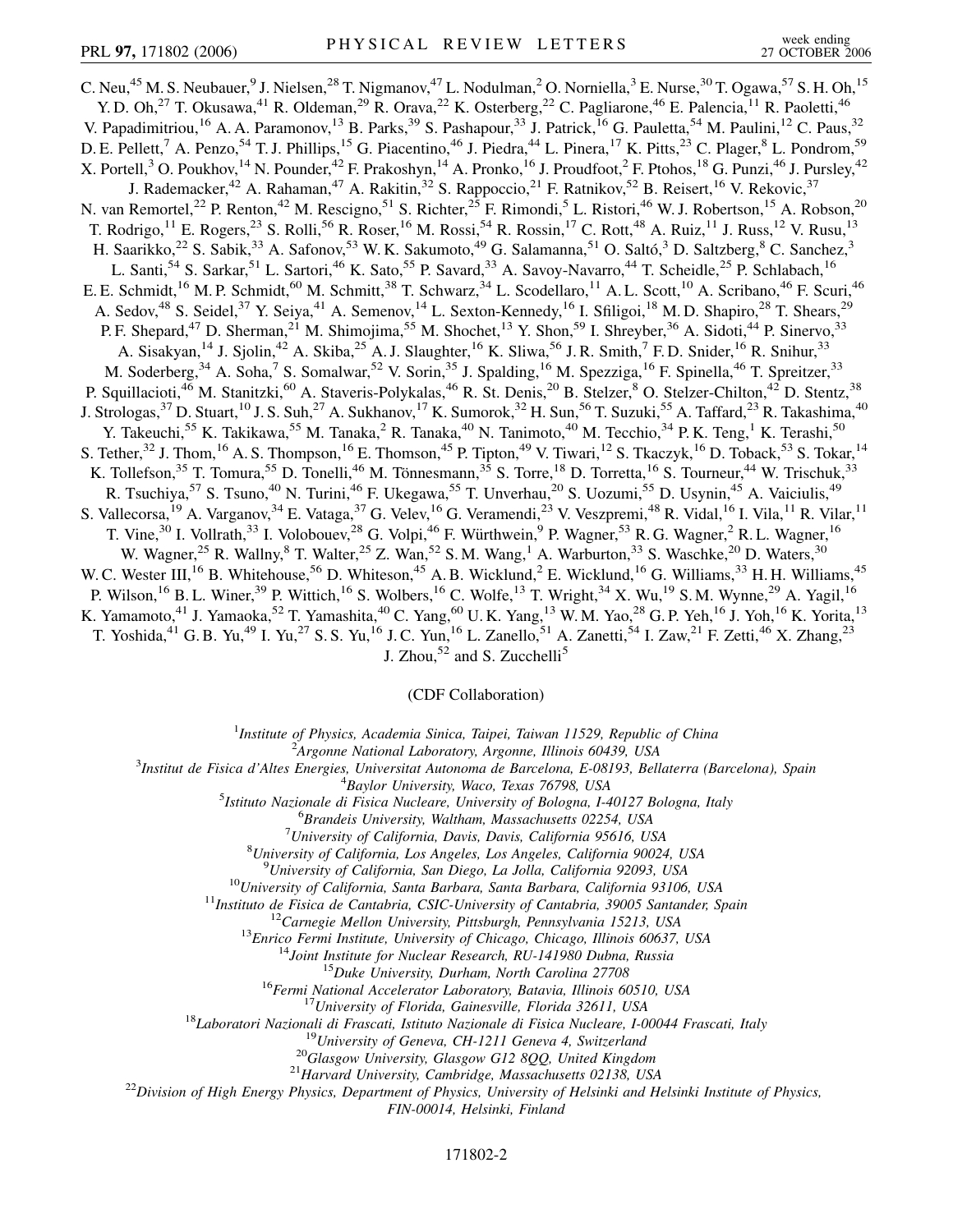<sup>23</sup>University of Illinois, Urbana, Illinois 61801, USA<br><sup>24</sup>The Johns Hopkins University, Baltimore, Maryland 21218, USA<br><sup>25</sup>Institut für Experimentelle Kernphysik, Universität Karlsruhe, 76128 Karlsruhe, Germany<br><sup>26</sup>High

*Seoul National University, Seoul 151-742, Korea,*

and SungKyunKwan University, Suwon 440-746, Korea<br><sup>28</sup>Ernest Orlando Lawrence Berkeley National Laboratory, Berkeley, California 94720, USA<br><sup>29</sup>University of Liverpool, Liverpool L69 7ZE, United Kingdom<br><sup>30</sup>University Col

<sup>33</sup>Institute of Particle Physics: McGill University, Montréal, Canada H3A 2T8,

and University of Toronto, Toronto, Canada M5S 1A7<br><sup>34</sup>University of Michigan, Ann Arbor, Michigan 48109, USA<br><sup>35</sup>Michigan State University, East Lansing, Michigan 48824, USA<br><sup>36</sup>Institution for Theoretical and Experimenta

<sup>42</sup>University of Oxford, Oxford OX1 3RH, United Kingdom<br><sup>43</sup>University of Padova, Istituto Nazionale di Fisica Nucleare, Sezione di Padova-Trento, I-35131 Padova, Italy<br><sup>44</sup>LPNHE, Universite Pierre et Marie Curie/IN2P3-C

<sup>48</sup>Purdue University, West Lafayette, Indiana 47907, USA<br><sup>49</sup>University of Rochester, Rochester, New York 14627, USA<br><sup>51</sup>Istituto Nazionale di Fisica Nucleare, Secione di Roma 1, University of Rochester, New York, New Yo

<sup>59</sup>University of Wisconsin, Madison, Wisconsin 53706, USA<br><sup>60</sup>Yale University, New Haven, Connecticut 06520, USA

(Received 10 April 2006; published 24 October 2006)

We present the results of a search for new physics in the jets plus missing transverse energy data sample we present the results or a search for hew physics in the jets plus missing transverse energy data sample collected from 368  $pb^{-1}$  of  $p\bar{p}$  collisions at  $\sqrt{s} = 1.96$  TeV recorded by the Collider Detector at Fermilab. We compare the number of events observed in the data with a data-based estimate of the standard model backgrounds contributing to this signature. We observe no significant excess of events, and we interpret this null result in terms of lower limits on the fundamental Planck scale for a large extra dimensions scenario.

DOI: [10.1103/PhysRevLett.97.171802](http://dx.doi.org/10.1103/PhysRevLett.97.171802) PACS numbers: 13.85.Rm, 04.50.+h, 11.25.Wx, 14.80.-j

One of the simplest new physics signatures that can be explored at a hadron collider consists of a very energetic jet and large missing transverse energy  $(\not\hspace{-.15cm}E_T)$ . The Tevatron offers a unique opportunity to explore energy regimes that could yield new physics that have not been accessible at previous colliders. We take advantage of this opportunity by performing a signature-based, high energy monojet search. While a wide range of exotic physics both known and not yet imagined could yield such a signature, the most exciting recent scenario involves large extra dimensions (LED) [\[1](#page-6-0)]. LED are an essential ingredient of proposed solutions to the most fundamental problems of physics including the hierarchy problem [\[2\]](#page-6-1) and the observed value of the dark energy [\[3](#page-6-2)].

In LED scenarios, gravitons or their superpartners [[3](#page-6-2)[,4\]](#page-6-3) are responsible for the observed  $\not\hspace{-.15cm}/_{T}$ . In the simplest 2  $\rightarrow$  2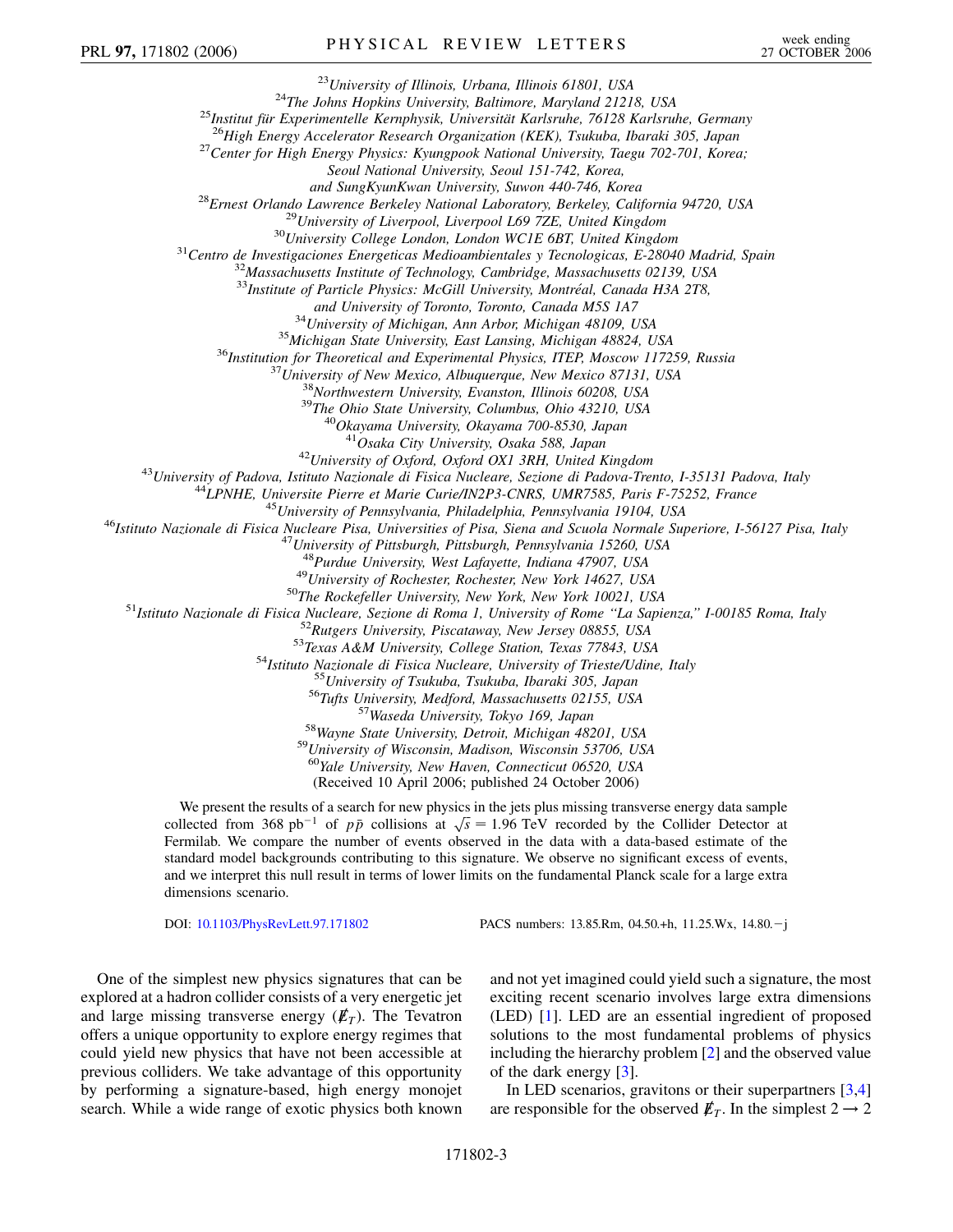tree-level processes possible at a hadron collider experiment, any of the gravitational states (we denote all possible states with spins from 0 to 2 by *G*) can be directly produced in processes such as  $q\bar{q} \rightarrow gG$ ,  $qg \rightarrow qG$ , and  $gg \rightarrow gG$ , leaving the final state quark (*q*) or gluon (*g*) to produce a single jet [\[1](#page-6-0)].

Graviton emission is within reach of the Tevatron provided that the  $(4 + n)$ -dimensional Planck scale  $(M_D)$  is around 1 TeV [[1](#page-6-0),[2\]](#page-6-1). This can be the case if the radii *R* of the *n* compactified extra dimensions are sufficiently large. Assuming *n* extra dimensions of the same size, the relationship between the four-dimensional effective Planck scale  $M_{\text{Pl}} \sim 10^{19}$  GeV and the fundamental Planck scale  $M_D$  is given by the generalized Gauss theorem [[2\]](#page-6-1):

$$
M_{\rm Pl}^2 = 8\pi R^n M_D^{2+n}.\tag{1}
$$

<span id="page-3-0"></span>In the absence of a significant excess of events relative to the background expectations, lower limits can be set on  $M_D$ , a fundamental parameter common to all LED models.

Monojet searches performed in run I [[5\]](#page-6-4) at the Tevatron were consistent with standard model (SM) expectations. In this Letter we present a new search using  $368$  pb<sup>-1</sup> of data, recorded by the Collider Detector at Fermilab (CDF) in run II of the Tevatron. The sensitivity of this analysis to new physics in general and to LED scenarios, in particular, is significantly improved by the increase in center-of-mass energy for run II  $p\bar{p}$  collisions (1.80 to 1.96 TeV), an improved CDF detector, and a factor of 4 increase in the integrated luminosity over the data sample used in run I.

A complete description of the CDF II detector is given in Refs. [\[6\]](#page-6-5). The important components used in the reconstruction of the events for this analysis include a tracking system consisting of a silicon-strip vertex detector surrounded by an open-cell drift chamber. The tracking system is situated within a 1.4 T solenoidal magnetic field to measure charged particle momenta transverse to the beamline  $(p_T)$ . Outside the magnet, scintillator-based electromagnetic and hadronic calorimeter modules are arranged in projective tower geometries to reconstruct the energy and direction of the particle jets. The outermost detection system consists of planes of multilayered drift chambers for detecting muons.

We select events in the trigger system based on the presence of a jet with transverse energy  $E_T > 100 \text{ GeV}$ and further require offline that the highest  $E_T$  jet in the event (the leading jet) has  $E_T > 150$  GeV. With an offline threshold of 150 GeV, the jet trigger is *>*99% efficient for the events in our sample. Jets are reconstructed using a fixed cone algorithm with cone size  $\Delta \mathcal{R} =$  $\sqrt{(\Delta \eta)^2 + (\Delta \phi)^2} = 0.7$  [\[7](#page-6-6)] over the full pseudorapidity coverage of the calorimeters ( $|\eta|$  < 3.6). The jet  $E_T$  is corrected to account for the effects of fragmentation, calorimeter nonuniformities, and energy from the rest of the event [\[8\]](#page-6-7). To increase the acceptance for events containing a second jet originating from quark or gluon radiation, we accept events that contain a second jet with  $E_T < 60$  GeV. However, we reject events that contain three or more reconstructed jets with  $E_T > 20$  GeV because these events have a much lower signal-to-background ratio than one-jet and two-jet events. Since the  $\not\hspace{-.15cm}/_{T}$  [\[9](#page-6-8)] for most backgrounds is typically much lower than that of the signal, we require  $E_T > 120$  GeV. This value is set lower than the jet  $E_T$ threshold of 150 GeV to keep the signal efficiency high given the  $\not{\!\mathit{E}}_T$  resolution.

To further reduce backgrounds from multijet events in which one or more jets are badly mismeasured, we require that the azimuth  $\phi$  of the observed  $\not\hspace{-1.2mm}E_T$  is separated by more than 0.3 radians from the  $\phi$  of any second jet. To eliminate noncollision background events originating from beam halo, cosmic rays, and detector noise, we require that the leading jet is central ( $|\eta|$  < 1.0) and contained within the instrumented parts of the calorimeter. Since a jet with  $|\eta|$  < 1.0 is within the fiducial tracking volume, we can search for tracks pointing towards the region of the calorimeter in which the jet is found. For all jets within the fiducial tracking volume, we require at least two associated tracks whose  $p<sub>T</sub>$  add up to at least 10% of the jet  $E<sub>T</sub>$ . We also require an event vertex reconstructed from six or more tracks that is within 60 cm of the detector center in *z* (the coordinate parallel to the colliding beams). For the leading, central jet we require that the associated tracks used in the  $p_T$  sum described above are consistent with having originated from this event vertex. To eliminate background from muons produced upstream of the detector that interact and look like jets in the hadronic calorimeter, we require that for each event the total electromagnetic energy of all jets with  $E_T > 20$  GeV is at least 10% of the total  $E_T$ .

The resulting candidate sample contains a significant number of events originating from SM processes which can produce large  $\not\hspace{-.15cm}/\,F_T$  in the detector. The  $\not\hspace{-.15cm}/\,F_T$  associated with these processes can originate from either neutrinos in the final state (real  $E_T$ ) or other particles that pass into uninstrumented regions of the detector (fake  $E_T$ ). The largest SM background is  $Z + \text{jets}$  where the *Z* boson subsequently decays into neutrinos  $(Z \rightarrow \nu \bar{\nu})$ . This background has the same event topology as our signal and is thus irreducible. The next most significant SM background comes from  $W(\rightarrow l\nu)$  + jets production ( $l = e, \mu, \text{ or } \tau$ ) where the lepton is unidentified. The contribution of this background is suppressed by rejecting events that contain an isolated track with  $p_T > 10$  GeV (a potential muon) or a jet with  $E_T > 20$  GeV for which the electromagnetic energy fraction is above 90% (a potential electron). Track isolation is defined using the measured energy in the calorimeter within a  $\Delta R < 0.4$  cone around the reconstructed track, after subtracting the measured energy in those calorimeter towers intersected by the track. Tracks are defined to be isolated if this energy is less than 10% of the measured track  $p_T$ . We refer to the  $W/Z$  + jets backgrounds collectively as electroweak backgrounds.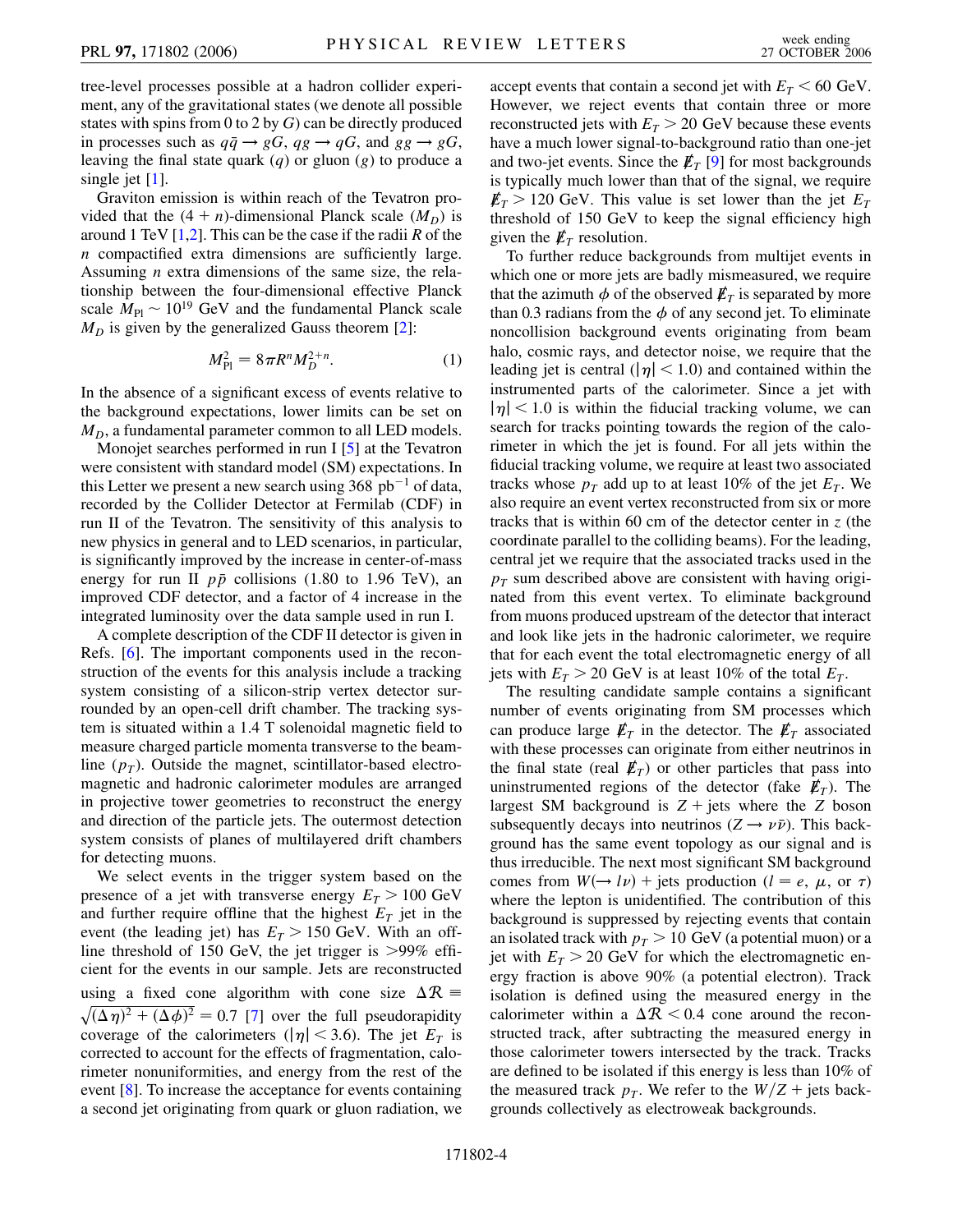The number of electroweak background events in the candidate sample is estimated by measuring cross sections for  $Z(\rightarrow ll)$  + jets and  $W(\rightarrow ll)$  + jets ( $l = e$  or  $\mu$ ) production from independent data samples collected using high  $E_T$  single electron and high  $p_T$  single muon triggers. We select events that contain a muon with  $p_T > 20 \text{ GeV}$  or an electron with  $E_T > 25$  GeV using standard lepton selection criteria [[10\]](#page-6-9) to construct a low-background sample of lepton candidates. Starting from this sample, we select  $W \rightarrow l\nu$  candidates by requiring  $E_T > 25$  GeV ( $E_T >$ 20 GeV for muon events) and  $Z \rightarrow ll$  candidates by requiring a second lepton that satisfies a looser set of selection criteria [[10](#page-6-9)]. The cosmic ray background in both candidate samples is reduced by rejecting events in which tracks passing through opposite hemispheres of the detector can be reconstructed along a common trajectory.

Using the measured  $Z(\rightarrow ll)$  + jets cross sections and the difference in *Z* branching fractions for charged leptons and neutrinos, we estimate the expected number of  $Z(\rightarrow \nu \bar{\nu})$  + jets events in our candidate sample. A second, independent estimate of this background is obtained from the measured  $W(\rightarrow l\nu)$  + jets cross sections. In this case we first divide the measured cross section by a theoretical prediction for  $R_{W/Z}$ , the ratio of the  $W +$  jets and  $Z +$  jets production cross sections and then correct the extrapolated  $Z(\rightarrow ll)$  + jets cross section for the *Z* branching fraction to neutrinos. A slightly more precise prediction for the expected background is obtained by combining the estimates. This combination reduces the statistical uncertainty from 11% to 10%.

As a consistency check of the event selection, we measure inclusive cross sections for  $W/Z$  production and find them to be consistent with published run II measurements [\[10\]](#page-6-9). In addition, we measure  $W/Z +$  jet production cross sections where the jet criteria are identical to those used in the final selection of our jet plus  $\not\!\!E_T$  sample, except that we vary the leading jet  $E_T$  cut, using thresholds of 60, 90, 120, and 150 GeV. The larger statistics in the samples obtained using lower jet  $E_T$  thresholds allow statistically significant comparisons between independent measurements in the electron and muon channels. The observed agreement provides further validation of the cross section measurements made for the 150 GeV leading jet threshold that are used to estimate the electroweak backgrounds in our final candidate sample.

The acceptance values used in the  $W/Z$  + jets cross section measurements are obtained from simulated PYTHIA [[11](#page-6-10)] event samples using a full detector simulation based on GEANT3 [\[12\]](#page-6-11) and corrected to account for measured differences in lepton selection criteria observed in data and simulation. The measured cross sections are shown in Fig. [1](#page-4-0). We combine cross section measurements from the electron and muon samples using the default cut of 150 GeV on the  $E_T$  of the leading jet and obtain  $\sigma(W(\rightarrow l\nu) + \text{jets}) = 0.46 \pm 0.05 \text{ pb} \text{ and } \sigma(Z(\rightarrow ll) +$  $jets) = 0.08 \pm 0.02$  pb.

<span id="page-4-0"></span>

FIG. 1 (color online). *W* and *Z* Boson cross sections as a function of leading jet  $E_T$ .

A next-to-leading-order calculation based on the MCFM generator [\[13\]](#page-6-12) was used to determine the value of  $R<sub>(W/Z)</sub>$ . At  $P_T^{\text{min}} = 150 \text{ GeV}$ , the calculated value of  $R_{(W/Z)}$  is 8.15  $\pm$  0.40. Based on the combined  $Z(\rightarrow ll)$  + jets and  $W(\rightarrow l\nu)$  + jets cross section measurements, we estimate  $177 \pm 44$  and  $125 \pm 15$  background events from  $Z(\rightarrow \nu \bar{\nu})$  + jets in our jet plus  $E_T$  candidate sample. The two independent results are combined to obtain a final estimate of  $130 \pm 14$  events. Estimates for the contributions of the other electroweak backgrounds to the candidate sample are also obtained from the measured  $W/Z$  + jets cross sections. We extract, for example, the number of  $W(\rightarrow l\nu)$  + jets background events from the measured  $W(\rightarrow l\nu)$  + jets cross section based on the percentage of simulated  $W(\rightarrow l\nu)$  + jets events which pass our selection criteria. Since the same measured cross sections are used to estimate the contributions of each electroweak background shown in Table [I](#page-4-1), the uncertainties on these background predictions are fully correlated.

As described previously, events originating from quantum chromodynamics (QCD) multijet production processes can enter our sample when the mismeasurement of one or more jets creates large  $\not\mathbb{E}_T$  in the detector. The dominant topology is two-jet events where the second jet is not found by the jet-finding algorithm. To estimate the background contribution of such events, we study dijet

<span id="page-4-1"></span>TABLE I. Summary of estimated background contributions and number of events observed for the candidate sample.

| Background                    | Events       |
|-------------------------------|--------------|
| $Z \rightarrow \nu \bar{\nu}$ | $130 \pm 14$ |
| $W \rightarrow \tau \nu$      | $60 \pm 7$   |
| $W \rightarrow \mu \nu$       | $36 \pm 4$   |
| $W \rightarrow e \nu$         | $17 \pm 2$   |
| $Z \rightarrow ll$            | $3 + 1$      |
| QCD multijet                  | $15 \pm 10$  |
| <b>Noncollision</b>           | $4 \pm 4$    |
| Total expected                | $265 \pm 30$ |
| Data observed                 | 263          |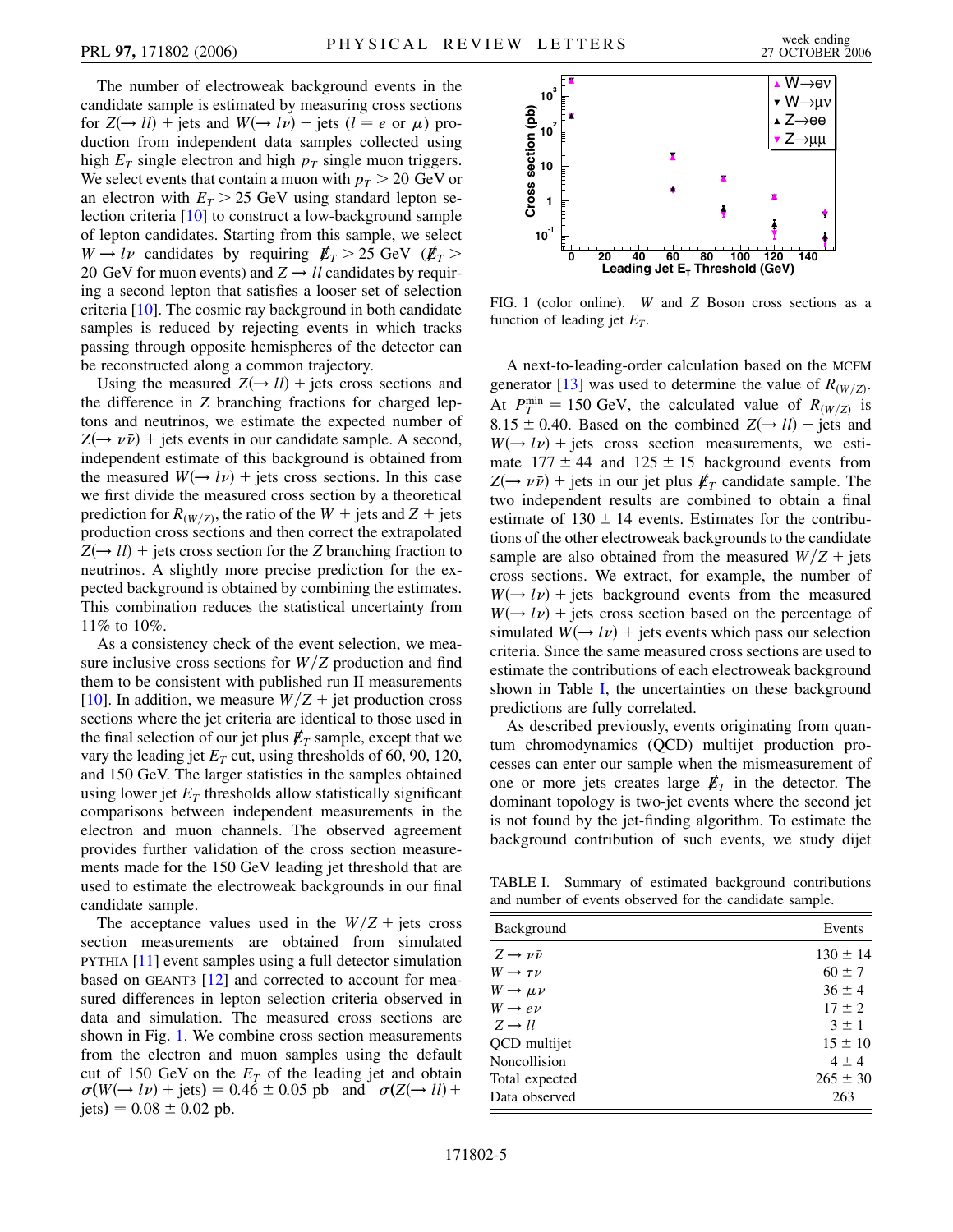<span id="page-5-0"></span>

FIG. 2 (color online). Comparison of the event  $\not\hspace{-.15cm}/\,^{\mathcal{F}}$  distribution for the 263 events in our candidate sample with the predicted SM distribution. The expected additional contribution from an LED signal for  $n = 2$  and  $M_D = 1$  TeV is plotted on top of the predicted SM distribution.

events in data for which the observed  $\not\hspace{-.15cm}/_{T}$  points in the direction of the less energetic jet. We perform a linear extrapolation of the  $E_T$  distribution for this less energetic jet into the region where the  $E_T$  drops below our threshold (20 GeV) for defining jets. Monte Carlo studies indicate that an additional relative contribution of approximately 15% from three-jet events should be added to the number extracted from this method, resulting in an estimate of  $15 \pm 10$  background events from OCD multijet production in our final candidate sample. Using timing information from the hadronic calorimeter we estimate the noncollision background, from sources such as cosmic rays, to be  $4 \pm 4$ events.

A summary of the estimated background contributions is shown in Table [I.](#page-4-1) We predict a total background of 265  $\pm$ 30 events, observe 263 events in the data, and therefore conclude that no excess is present in the data. Figure [2](#page-5-0) shows a comparison of the  $E_T$  distribution for the 263 events in our candidate sample with the expected distribution from the SM backgrounds and from a LED signal with  $n = 2$  and  $M_D = 1$  TeV. The shape of the distribution for signal events does not look significantly different than that shown here for the SM processes.

We set lower limits on the  $(4 + n)$ -dimensional Planck scale using these results. We use PYTHIA in conjuction with the full detector simulation to generate samples of simulated graviton production, based on leading-order production cross sections calculated in Ref. [\[1](#page-6-0)]. We simulate the signal processes for numbers of extra dimensions between 2 and 6 and for a set of different  $M_D$  values. The cumulative signal acceptance for our selection criteria ranges from  $(9.9 \pm 1.3)\%$  to  $(12.6 \pm 1.7)\%$  as a function of *n*. The acceptances are found to have no significant dependence on  $M<sub>D</sub>$ . Contributions to the uncertainty on the acceptance include the choice of parton distribution functions (6% relative uncertainty), possible differences in the jet energy

<span id="page-5-1"></span>TABLE II. 95% C.L. limits on  $M_D$  for  $n = 2-6$ , with the corresponding limit on *R*, assuming toroidal compactification as described in [[1\]](#page-6-0).

| n              | $M_D$ (TeV) | $R$ (mm)                           |
|----------------|-------------|------------------------------------|
| 2              | >1.18       | $<$ 3.5 $\times$ 10 <sup>-1</sup>  |
| 3              | > 0.99      | $<$ 3.6 $\times$ 10 <sup>-6</sup>  |
| $\overline{4}$ | > 0.91      | $< 1.1 \times 10^{-8}$             |
| .5             | > 0.86      | $\leq 3.5 \times 10^{-10}$         |
| 6              | > 0.83      | $<$ 3.4 $\times$ 10 <sup>-11</sup> |

scale [[8](#page-6-7)] between data and simulation (8%), the models for initial and final state radiation in the Monte Carlo simulation (5%), and the uncertainty on the integrated luminosity of the sample (6%). We scale the generated cross sections by a *K* factor (the ratio of cross sections as calculated at next-to-leading order and leading order) of 1.3 [\[14\]](#page-6-13).

We obtain the upper limit on the number of signal events in our candidate sample using a Bayesian approach with a flat prior for the number of signal events and gamma distributions for the priors for both the acceptance and the number of background events [\[15\]](#page-6-14). Based on 263 observed events, a SM expectation of  $265 \pm 30$  events, and a combined uncertainty of 13% on the signal acceptance, we obtain an upper limit of 67 signal events at 95% confidence level (C.L.), corresponding to a cross section times acceptance of  $(67/368 \text{ pb}^{-1}) = 0.18 \text{ pb}$ . We set limits on the value of  $M<sub>D</sub>$  for different values of *n* based on the maximum possible number of observed signal events. The lower limits on  $M_D$  for  $n = 2{\text -}6$  are shown in Table [II](#page-5-1) for  $K = 1.3$ . Assuming compactification on a torus, these limits on  $M<sub>D</sub>$  can easily be related to limits on the radius of the extra dimensions by Eq. [\(1](#page-3-0)).

This measurement places the most stringent limits from the Tevatron and in the case of  $n = 5$  and  $n = 6$ , the world's best limits on  $M<sub>D</sub>$ . The best limits for smaller values of *n* come from the LEP combined results  $[16]$  in the  $ee \rightarrow \gamma G$  channel. For the case of two extra dimensions, our upper limit of 0.35 mm on the size of the extra dimensions can be compared to the limit of 0.13 mm from a direct probe of gravity at short distances [[17](#page-6-16)].

We thank the Fermilab staff and the technical staffs of the participating institutions for their vital contributions. This work was supported by the U.S. Department of Energy and National Science Foundation; the Italian Istituto Nazionale di Fisica Nucleare; the Ministry of Education, Culture, Sports, Science and Technology of Japan; the Natural Sciences and Engineering Research Council of Canada; the National Science Council of the Republic of China; the Swiss National Science Foundation; the A. P. Sloan Foundation; the Bundesministerium für Bildung und Forschung, Germany; the Korean Science and Engineering Foundation and the Korean Research Foundation; the Particle Physics and Astronomy Research Council and the Royal Society, UK; the Russian